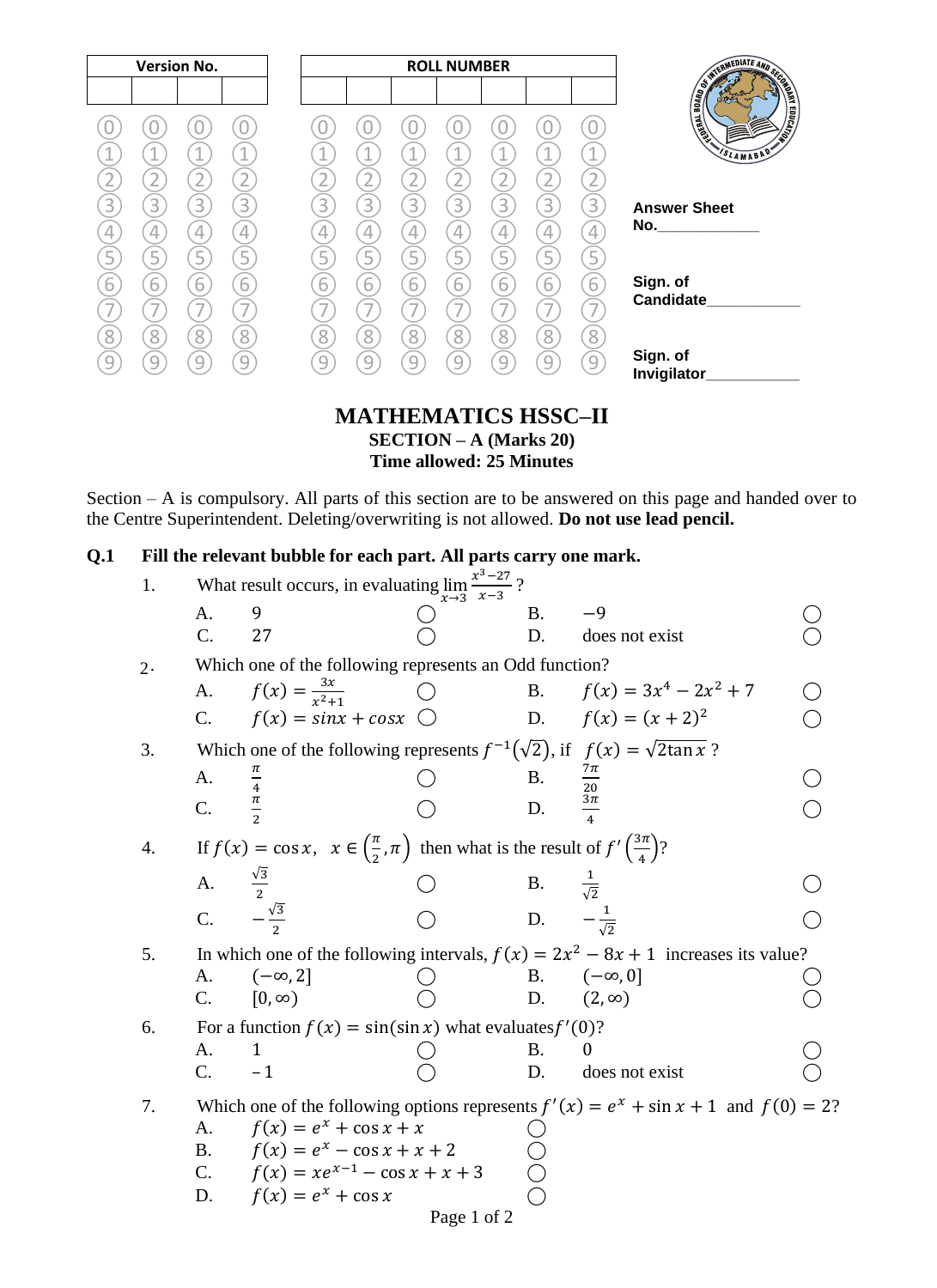| 8.  |                 | What results $\int_0^{\pi/4} \frac{e^{\tan x}}{\cos^2 x} dx$ ?                                                                                                 |                 |                   |                                                                                                                                                                                        |  |
|-----|-----------------|----------------------------------------------------------------------------------------------------------------------------------------------------------------|-----------------|-------------------|----------------------------------------------------------------------------------------------------------------------------------------------------------------------------------------|--|
|     | A.              | $e-1$                                                                                                                                                          |                 | Β.                | $\boldsymbol{e}$                                                                                                                                                                       |  |
|     | C.              | $\frac{\pi}{\pi}$                                                                                                                                              |                 | D.                | $\boldsymbol{0}$                                                                                                                                                                       |  |
| 9.  | A.<br>C.        | The graph of $f(x) = \int_a^x g(t) dt$ is shown in the given figure.<br>For what value of $x, f(x)$ has its maximum value?<br>$\boldsymbol{a}$<br>$\mathcal C$ | <b>B.</b><br>D. | $\overline{d}$    |                                                                                                                                                                                        |  |
| 10. | A.              | $x = -7$                                                                                                                                                       |                 | <b>B.</b>         | Which one of the following lines passes through $(-7, 7)$ , $(-7, -7)$ and $(-7, 0)$ ?<br>$y = -7$                                                                                     |  |
|     | $C_{\cdot}$     | $x + y = -7$                                                                                                                                                   |                 |                   | D. $y = -x + 7$                                                                                                                                                                        |  |
| 11. |                 | How many intercepts are there in the graph of $y = \frac{1}{x}$ ?                                                                                              |                 |                   |                                                                                                                                                                                        |  |
|     | A.              | no intercepts                                                                                                                                                  |                 | Β.                | two $x$ -intercepts                                                                                                                                                                    |  |
|     | C.              | two y-intercepts                                                                                                                                               |                 | D.                | one $x$ and one $y$ -intercept                                                                                                                                                         |  |
| 12. |                 | At what angle lines $3y = 2x + 5$ and $3x + 2y = 8$ cut each other?                                                                                            |                 |                   |                                                                                                                                                                                        |  |
|     | A.              | $\frac{\pi}{6}$                                                                                                                                                |                 | B.                | $\frac{\pi}{4}$ $\frac{4}{\pi}$ $\frac{1}{2}$                                                                                                                                          |  |
|     | C.              | $\theta$                                                                                                                                                       |                 | D.                |                                                                                                                                                                                        |  |
| 13. |                 | Which one of the following options does not satisfy $4x - 3y < 2$ ?                                                                                            |                 |                   |                                                                                                                                                                                        |  |
|     | A.              | (1, 1)                                                                                                                                                         |                 | <b>B.</b>         | (0, 0)                                                                                                                                                                                 |  |
|     | C.              | (3, 0)                                                                                                                                                         |                 |                   | D. $(-2, 1)$                                                                                                                                                                           |  |
| 14. |                 |                                                                                                                                                                |                 |                   | What are the coordinates of the centre of a circle $x^2 + y^2 - 8x + 12y + 21 = 0$ ?                                                                                                   |  |
|     | A.<br>C.        | (4, 6)<br>$(4,-6)$                                                                                                                                             |                 |                   | B. $(-4, 6)$<br>D. $(-4, -6)$                                                                                                                                                          |  |
|     |                 |                                                                                                                                                                |                 |                   |                                                                                                                                                                                        |  |
| 15. | A.              | $y = -1$                                                                                                                                                       |                 | Β.                | What is the equation of the axis of a parabola $y^2 - 2y + 8x - 23 = 0$ ?<br>$x=3$                                                                                                     |  |
|     | C.              | $y=1$                                                                                                                                                          |                 | D.                | $x = -3$                                                                                                                                                                               |  |
| 16. |                 |                                                                                                                                                                |                 |                   | If $(5, -2)$ , $(5, 4)$ are the vertices of a hyperbola, then centre of the hyperbola is:                                                                                              |  |
|     | A.              | (0, 0)                                                                                                                                                         |                 | Β.                | (5, 3)                                                                                                                                                                                 |  |
|     | C.              | (5, 1)                                                                                                                                                         |                 | D.                | (5, 0)                                                                                                                                                                                 |  |
| 17. |                 |                                                                                                                                                                |                 |                   | Which one of the following represents the graph of $4x^2 + y^2 - 8x + 4y - 9 = 0$ ?                                                                                                    |  |
|     | A.              | circle                                                                                                                                                         |                 | <b>B.</b>         | ellipse                                                                                                                                                                                |  |
|     | C.              | parabola                                                                                                                                                       |                 | D.                | hyperbola                                                                                                                                                                              |  |
| 18. |                 |                                                                                                                                                                |                 |                   | For what value of $\propto$ , vectors $4\underline{i} + 3\underline{j} - 3\underline{k}$ and $\propto \underline{i} + 3\underline{k}$ have the same magnitude?                         |  |
|     | A.              | ±5                                                                                                                                                             |                 | B. $5$<br>D. $-5$ |                                                                                                                                                                                        |  |
|     | C.              | 25                                                                                                                                                             |                 |                   |                                                                                                                                                                                        |  |
| 19. |                 |                                                                                                                                                                |                 |                   | If vectors $3\underline{i} - 6\underline{j} + \underline{k}$ and $2\underline{i} - 4\underline{j} + \lambda \underline{k}$ are parallel to each other, then the value of $\lambda$ is: |  |
|     | A.              |                                                                                                                                                                |                 | Β.                | $\frac{3}{2}$ $\frac{2}{3}$                                                                                                                                                            |  |
|     | C.              |                                                                                                                                                                |                 | D.                |                                                                                                                                                                                        |  |
| 20. |                 | What is the projection of $\underline{i} - \underline{k}$ along $j + \underline{k}$ ?                                                                          |                 |                   |                                                                                                                                                                                        |  |
|     | A.              |                                                                                                                                                                |                 | B.                |                                                                                                                                                                                        |  |
|     | $\mathcal{C}$ . | $-\frac{1}{\sqrt{2}}$                                                                                                                                          |                 | D.                | $-1$                                                                                                                                                                                   |  |
|     |                 |                                                                                                                                                                | Page 2 of 2     |                   |                                                                                                                                                                                        |  |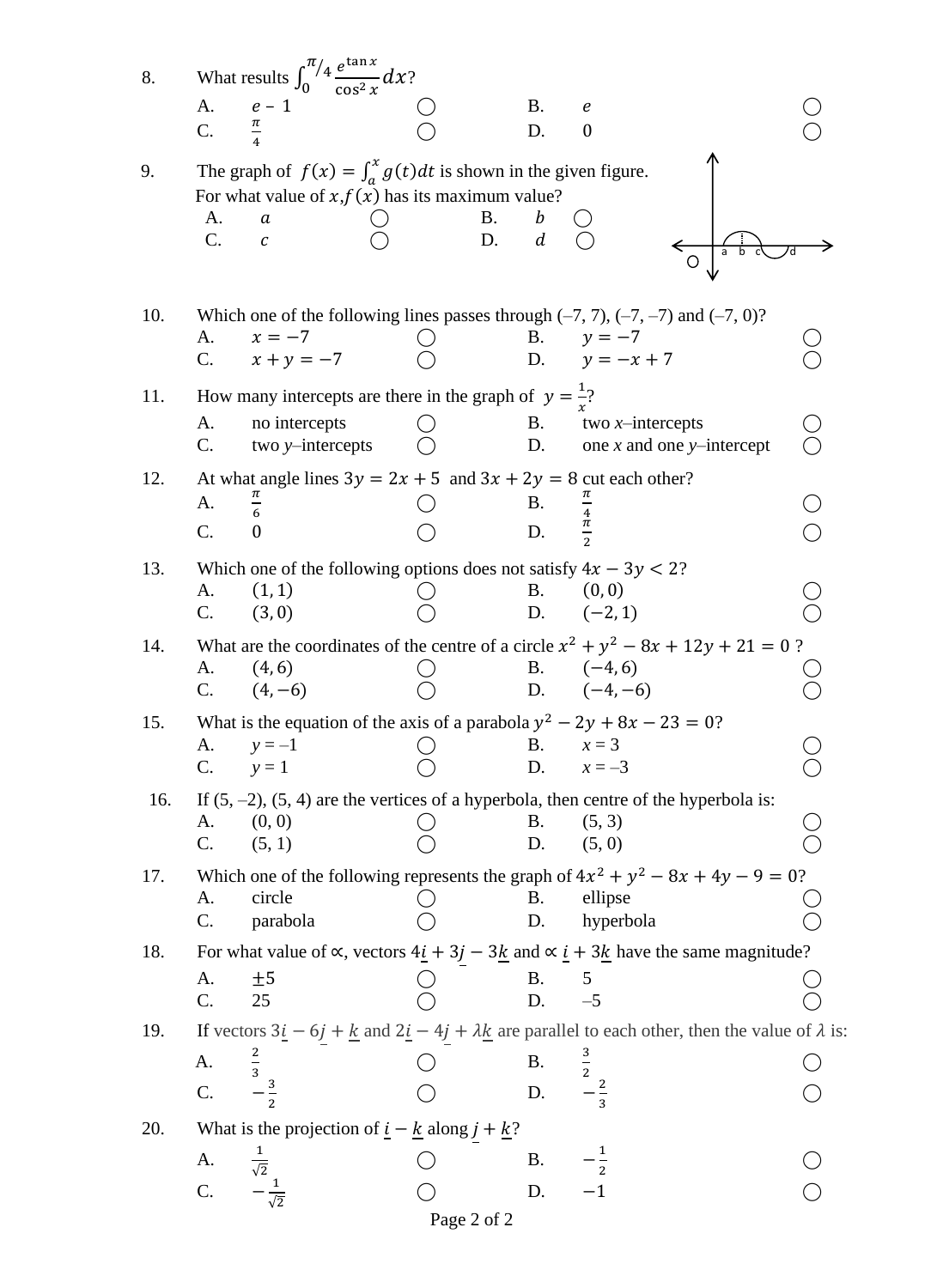

Federal Board HSSC-II Examination Mathematics Model Question Paper (Curriculum 2000)

Time allowed: 2.35 hours Total Marks: 80

Note: Attempt any twelve parts from section 'B' and any four questions from 'C'. Questions therein are to be answered on the separately provided Answer Book. Write your answers neatly and legibly.

# **SECTION – B (Marks 48)**

Q2. Attempt any **TWELVE** parts. All parts carry equal marks.  $(12 \times 4 = 48)$ i. If  $f(x) = -4 + \sqrt{3-x}$  and  $g(x) = \sqrt{x}$ , then find the following:<br>(a)  $f \circ g(x)$  (b)  $g \circ f(x)$  (c)  $f \circ f(x)$ (b)  $gof(x)$  (c)  $fof(x)$  (d)  $gog(x)$ ii. State the domain and range of  $f^{-1}$  of the function: (i)  $f(x) = -4 + \sqrt{3} - x$  (ii)  $f(x) =$  $7+x$  $\frac{x}{x-1}$ ,  $x \neq 1$ iii. Let  $f(x) = (x^4 - x^3 + x^2 - x + 1)(3x^3 - 2x^2 + x - 1)$ . Use the rule for differentiating products to find  $f'(1)$ . iv. Find  $\frac{dy}{dx}$  if  $x = 3 + cost$  and  $y = 1 - sint$ v. In which interval a function  $f(x) = (x^2 - 6x + 8)(x - 5)$  increases or decreases? vi. Use differentials to approximate the value of  $(33)^{1/5}$ vii. Evaluate  $\int \frac{\ln x}{x^2}$  $rac{1}{x^2}dx$ viii. Find the area in the first quadrant bounded by  $f(x) = 4x - x^2$  and the x-axis. ix. A straight line passes through the point  $(-4, 8)$  and makes an angle 30° with  $x^+$  – axis. Find the equation of the straight line. x. Check whether the points (3, 1) and (-1, 6) lie above or below the line  $2x - 4y + 7 = 0$ . xi. Graph the solution region of the following system of linear inequalities by shading.10 $x + 20y \le 140$ ;  $6x + 18y \ge 72$ ;  $x \ge 0$ ;  $y \ge 0$ xii. What is the equation of a circle when lines  $3y = 4x - 5$  and  $3y = -4x - 13$  are the diameters and a point  $(-5, 0)$  lies on the circle? xiii. Write the equation of parabola with focus  $(-2, 1)$  and directrix  $x = 5$ . xiv. Find the equations of tangent and normal to the ellipse  $16x^2 + 25y^2 = 1$  at  $\left(4, \frac{12}{5}\right)$  $\frac{12}{5}$ ). xv. Find the volume of a parallelepiped determined by the vectors  $\underline{u} = -2\underline{i} + 5\underline{j} + 3\underline{k}$ ,  $\underline{v} = \underline{i} + 3 j - 2 \underline{k}$  and  $\underline{w} = -3 \underline{i} + j - 2 \underline{k}$ . xvi. Find the angle between the vectors  $\underline{u} = 3\underline{i} + \underline{j} - \underline{k}$  and  $\underline{v} = 2\underline{i} - \underline{j} + \underline{k}$ .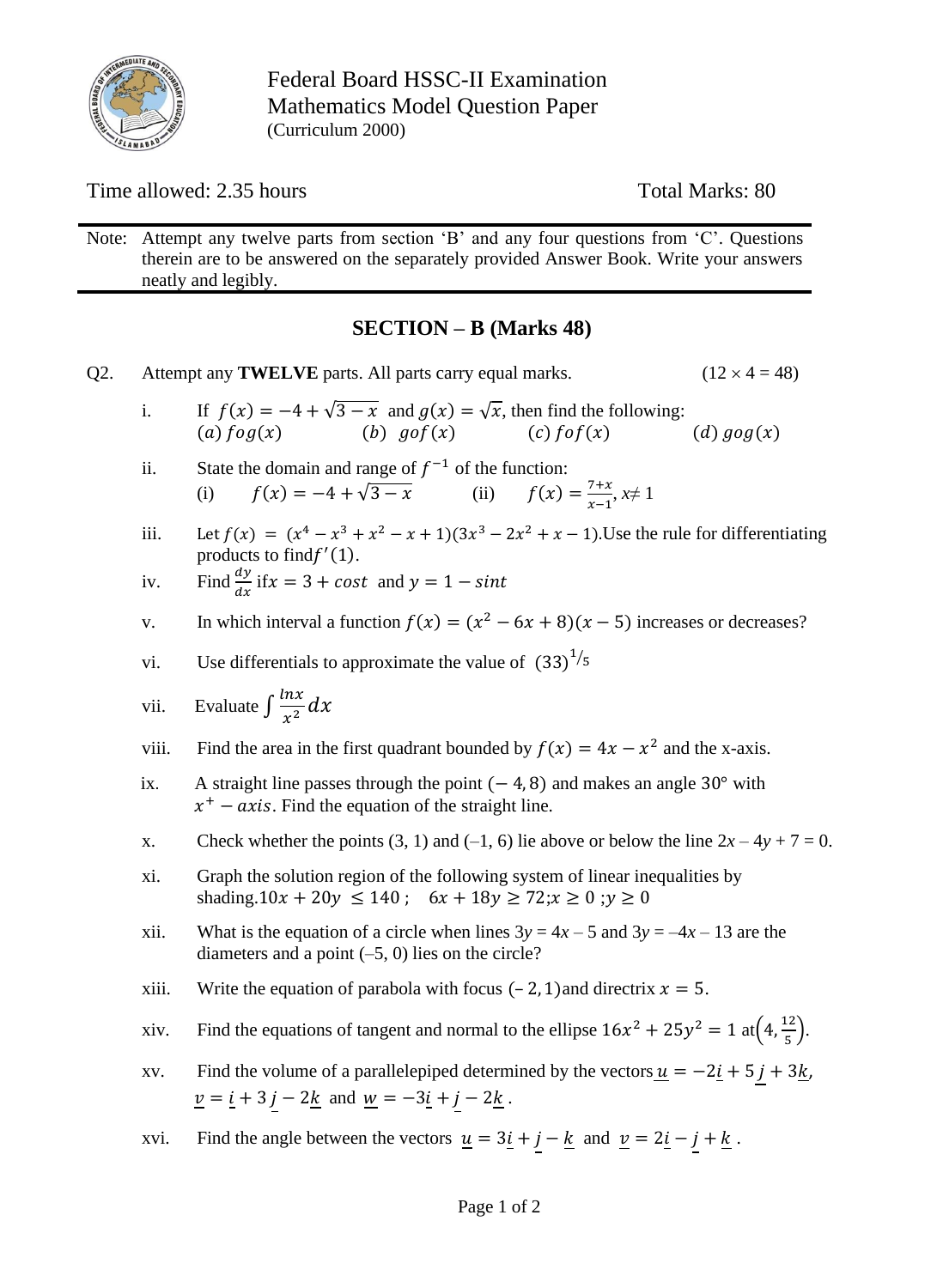### **SECTION – C** (Marks 32)

**Note:** Attempt any **FOUR** questions. All questions carry equal marks.  $(4 \times 8 = 32)$ 

Q3. Let 
$$
f(x) = \begin{cases} 4 - x^2 & \text{if } x \le 0 \\ 4 + x & \text{if } x > 0 \end{cases}
$$

- $4 + x$  if  $x > 0$ (a) Sketch the graph of the function about  $x = 0$
- (b) Find the value of  $f(x)$  at  $x = 0$
- (c) Find  $\lim_{x \to 0} f(x)$  and  $\lim_{x \to 0} f(x)$  $x \rightarrow_0^$  $x \rightarrow_0^+$
- (d) Justify the continuity/discontinuity of  $f(x)$  at  $x = 0$ .

Q.4 Consider the function  $f(x) = \sin x + \cos^2 x$ , where  $x \in \left[0, \frac{\pi}{2}\right]$  $\frac{\pi}{2}$ 

- (a) Find  $f'(x)$
- (b) Find  $f''(x)$
- (c) Find the values of  $x \in \left[0, \frac{\pi}{2}\right]$  $\frac{\pi}{2}$  for which  $f(x)$  has maximum or minimum values.
- (d) Find possible extreme values of  $f(x)$

Q5. For 
$$
\int \frac{x^3+4}{(x^2-1)(x^2+3x+2)} dx
$$
  
(a) Resolve  $\frac{1}{(x+4)^2(x+4)(x+2)}$ 

- $\frac{1}{(x+1)^2(x-1)(x+2)}$  into partial fractions
- (b) Evaluate the integral  $\int \frac{x^3+4}{(x^2-1)(x^2+1)} dx$  $\frac{x+4}{(x^2-1)(x^2+3x+2)}dx$
- Q6. The diagram shows a line l passing through  $A(-1, 1)$ ,  $B(5, 5)$  given that  $C(4, 1)$ .
	- (a) Find the slope of line  $l$
	- (b) Find an equation of line  $l$
	- (c) Write an equation of line  $l$  in normal form
	- (d) Find area of  $\triangle ABC$



- Q7. A factory manufactures two types of cell phones, conventional and smartphone.Each cell phone requires the use of two operations assembling and finishing, and there are at most 24 hours available for each operation. A conventional phone requires 1 hour of assembling and 2 hours of finishing, while a smartphone needs 2 hours of assembling and 1 hour of finishing. Due to some restrictions, the company can make at the most 15 gadgets a day. If a profit of Rs.1000 is realized for each conventional phone and Rs.4000 for a smartphone, how many of each should be manufactured to maximize the profit?
- Q8. Find the centre, foci, eccentricity, vertices and equations of directrices of the conic  $4x^2 - 5y^2 + 40x - 30y - 45 = 0$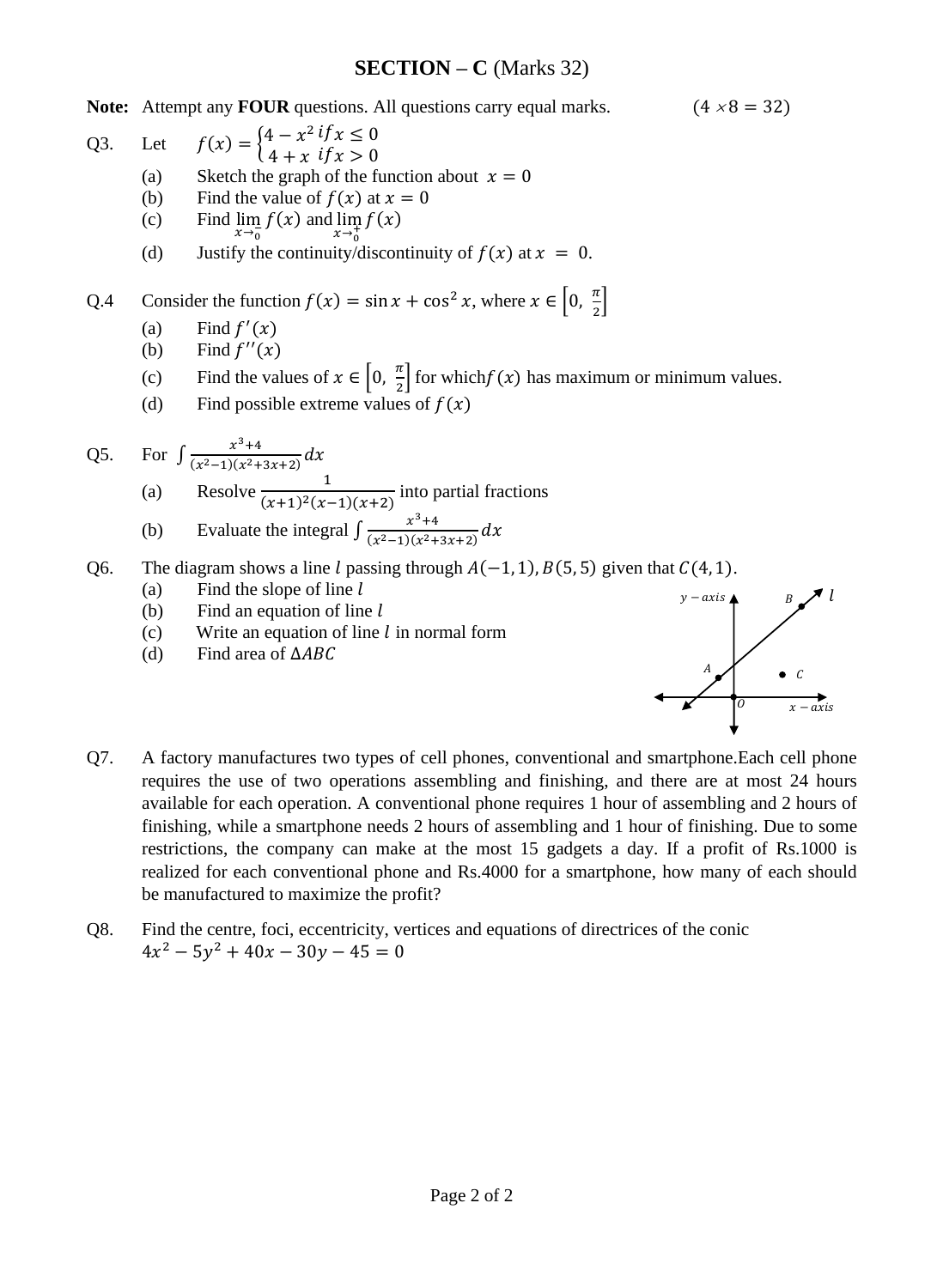# **MATHEMATICS HSSC-II**

### Student Learning Outcomes Alignment Chart (National Curriculum 2000)

| Sec-A            | Q <sub>1</sub>                                              | <b>Contents and Scope</b>                                                                                                                                                   | <b>Student Learning Outcomes</b>                                                                                                                                                                                                 |  |  |  |  |
|------------------|-------------------------------------------------------------|-----------------------------------------------------------------------------------------------------------------------------------------------------------------------------|----------------------------------------------------------------------------------------------------------------------------------------------------------------------------------------------------------------------------------|--|--|--|--|
|                  | (1)                                                         | Limits of Important<br><b>Functions</b>                                                                                                                                     | (a) Limit of the following functions at $x = a$<br>$x^n - a^n$<br>$x-a$<br>$x-a$ , $\sqrt{x}-\sqrt{a}$                                                                                                                           |  |  |  |  |
|                  | (2)                                                         | Kinds of Functions                                                                                                                                                          | To know the following types of functions:<br>Algebraic, trigonometric, inverse<br>trigonometric, hyperbolic, explicity and<br>implicity defined functions, parametric<br>representation of functions, even and odd<br>functions. |  |  |  |  |
|                  | (3)                                                         | Composition and<br><b>Inversion of Functions</b>                                                                                                                            | To know the meaning of the identity and<br>constant functions and the techniques of<br>composing the functions by algebraic methods.                                                                                             |  |  |  |  |
|                  | Differentiation of Functions<br>(4)<br>other than Algebraic |                                                                                                                                                                             | To find the derivatives of trigonometric,<br>inverse trigonometric, exponential,<br>logarithmic, hyperbolic and inverse hyperbolic<br>functions using chain and other rules                                                      |  |  |  |  |
|                  | (5)                                                         | <b>Extreme Values</b>                                                                                                                                                       | To find whether a function is increasing or<br>decreasing in an interval.                                                                                                                                                        |  |  |  |  |
| (6)<br>algebraic |                                                             | Differentiation of<br>Functions other than                                                                                                                                  | To find the derivatives of trigonometric, inverse<br>trigonometric, exponential, logarithmic,<br>hyperbolic and inverse hyperbolic functions<br>using chain and other rules.                                                     |  |  |  |  |
|                  | (7)                                                         | Introduction to Integration                                                                                                                                                 | To define integration as anti-derivative and<br>to know simple standard integrals which<br>directly follow from standard differentiation<br>formulas and to apply them in the integration<br>of functions of the same types.     |  |  |  |  |
|                  | (8)                                                         | Definite Integrals                                                                                                                                                          | To be able to differentiate between definite<br>and indefinite integrals and to know and<br>apply the theorems of definite integrals.                                                                                            |  |  |  |  |
|                  | (9)                                                         | <b>Extreme Values</b>                                                                                                                                                       | To have the concept of maximum and<br>minimum values and critical points of a<br>function.                                                                                                                                       |  |  |  |  |
|                  | (10)                                                        | <b>Equations of Straight lines</b>                                                                                                                                          | To know the position of a point with respect to<br>a line and to find the distance of a point from a<br>line and between two parallel lines.                                                                                     |  |  |  |  |
| (11)             | <b>Equations of Straight lines</b>                          | (d) Derivation of the following standard<br>forms of the equations of the straight lines;<br>slope intercept; point slope; two points;<br>intercepts; normal and symmetric. |                                                                                                                                                                                                                                  |  |  |  |  |
|                  | (12)                                                        | Two or Three Straight lines                                                                                                                                                 | Be able to find:<br>c) acute angle between two straight lines,<br>condition of their parallelism and<br>perpendicularity.                                                                                                        |  |  |  |  |
|                  | Linear Inequalities and their<br>(13)<br>Graphs             |                                                                                                                                                                             | To know the meanings of linear inequalities<br>in two variables and their solutions be<br>graphically illustrated.                                                                                                               |  |  |  |  |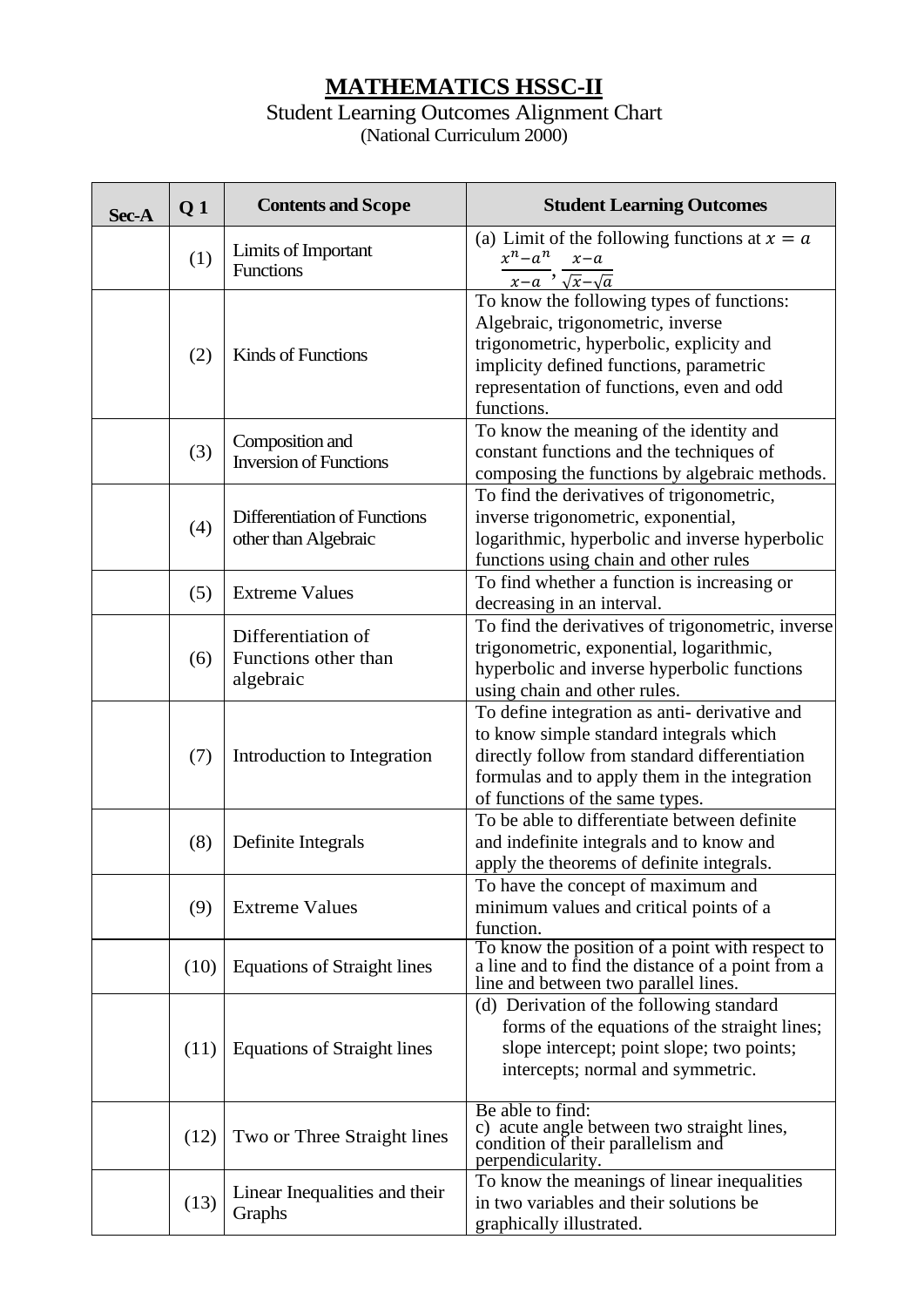|       |                |                                       | (b) To know the general form of the                                                                |  |  |  |
|-------|----------------|---------------------------------------|----------------------------------------------------------------------------------------------------|--|--|--|
|       |                |                                       | equation of circle                                                                                 |  |  |  |
|       | Circle<br>(14) |                                       | $x^{2} + y^{2} + 2gx + 2fy + c = 0$ and be able                                                    |  |  |  |
|       |                |                                       | to find its centre and radius.                                                                     |  |  |  |
|       |                |                                       | To derive the standard forms of                                                                    |  |  |  |
|       | (15)           | Parabola and its Elements             | equations of parabolas and to draw their                                                           |  |  |  |
|       |                |                                       | graphs and to find the elements.                                                                   |  |  |  |
|       |                |                                       | To know the concept of a hyperbola and its                                                         |  |  |  |
|       | (16)           | Hyperbola and its Elements            | elements (centre, foci, eccentricity, focal                                                        |  |  |  |
|       |                |                                       | chord, latera recta, directrices, transverse                                                       |  |  |  |
|       |                |                                       | and conjugate axes).                                                                               |  |  |  |
|       |                |                                       | To know the concept of an ellipse and its                                                          |  |  |  |
|       | (17)           | Ellipse and its Elements              | elements (centre, foci, eccentricity, vertices,                                                    |  |  |  |
|       |                |                                       | major and minor axes, focal chord, latera                                                          |  |  |  |
|       |                |                                       | recta, directrices).                                                                               |  |  |  |
|       |                |                                       | To know location of a point in space using                                                         |  |  |  |
|       |                |                                       | Cartesian system; concept of vectors in space;                                                     |  |  |  |
|       |                | Introduction of a Vector in           | fundamental unit vectors $i$ , $j$ , $k$ components                                                |  |  |  |
|       | (18)           |                                       | of a vector                                                                                        |  |  |  |
|       |                | <b>Space</b>                          | $\underline{a} = a_1 \underline{i} + a_2 \underline{j} + a_3 \underline{k}$ magnitude of a vector, |  |  |  |
|       |                |                                       | unit vector, parallel, collinear and coplanar                                                      |  |  |  |
|       |                |                                       | vectors.                                                                                           |  |  |  |
|       |                |                                       | To know location of a point in space using                                                         |  |  |  |
|       | (19)           | Introduction of a Vector in<br>Space. | Cartesian system; concept of vectors in space;                                                     |  |  |  |
|       |                |                                       | fundamental unit vectors $\underline{i}$ , $j$ , $\underline{k}$ components                        |  |  |  |
|       |                |                                       | of a vector                                                                                        |  |  |  |
|       |                |                                       | $a = a_1 i + a_2 j + a_3 k$ magnitude of a vector, unit                                            |  |  |  |
|       |                |                                       | vector, parallel, collinear and coplanar vectors.                                                  |  |  |  |
|       |                |                                       | To know analytic expression of $\bar{a}$ . bi.e. if                                                |  |  |  |
|       |                | Scalar Product of two<br>Vectors      | $\underline{a} = a_1 \underline{i} + a_2 \underline{j} + a_3 \underline{k}$ and                    |  |  |  |
|       |                |                                       | $\underline{b} = b_1 \underline{i} + b_2 \underline{j} + b_3 \underline{k}$ then                   |  |  |  |
|       | (20)           |                                       |                                                                                                    |  |  |  |
|       |                |                                       | $\underline{a}.\underline{b} = a_1b_1 + a_2b_2 + a_3b_3$                                           |  |  |  |
|       |                |                                       | angle between two vectors; projection of one<br>vector on another vector; properties of scalar     |  |  |  |
|       |                |                                       | product (parallel and perpendicular vectors)                                                       |  |  |  |
|       |                |                                       | To know the meaning of the identity and                                                            |  |  |  |
| Sec-B | $Q$ 2-i        | Composition and Inversion             | constant functions and the techniques of                                                           |  |  |  |
|       |                | of Functions                          | composing the functions by algebraic methods.                                                      |  |  |  |
|       |                |                                       | To understand the concept of continuity of a                                                       |  |  |  |
|       |                |                                       | function at a point and in an interval intuitively,                                                |  |  |  |
|       | $\mathbf{ii}$  | Continuous and Discontinuous          | explanation of continuity and discontinuity                                                        |  |  |  |
|       |                | Functions                             | through graphs.                                                                                    |  |  |  |
|       |                |                                       |                                                                                                    |  |  |  |
|       |                |                                       | To establish the theorems on differentiation                                                       |  |  |  |
|       |                |                                       | sum, difference, product and quotient of                                                           |  |  |  |
|       | iii            | Theorems on Differentiation           | functions and their application, differentials of                                                  |  |  |  |
|       |                |                                       | $y = (ax + b)^n$ where n is a negative integer,                                                    |  |  |  |
|       |                |                                       | using quotient theorem.                                                                            |  |  |  |
|       |                |                                       | Explanation and application of chain rule for                                                      |  |  |  |
|       | iv             | The Chain Rule                        | composite functions and functions defined by                                                       |  |  |  |
|       |                |                                       | parametric functions.                                                                              |  |  |  |
|       | V              | Extreme values                        | To find whether a function is increasing or                                                        |  |  |  |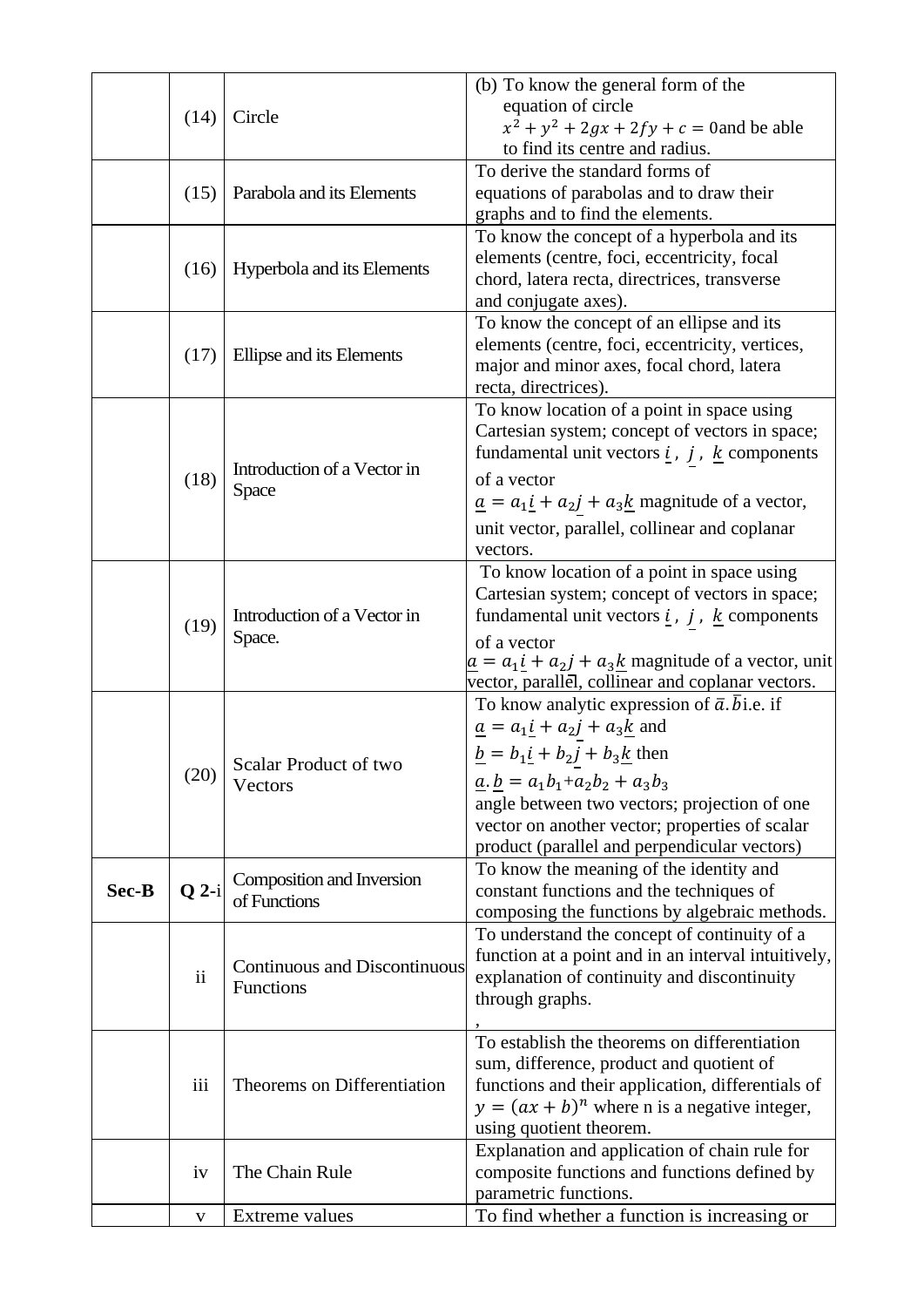|       |                        |                                               | decreasing at a point and in an interval.                                        |  |  |  |  |  |
|-------|------------------------|-----------------------------------------------|----------------------------------------------------------------------------------|--|--|--|--|--|
|       |                        |                                               | Simple application of differentials in finding                                   |  |  |  |  |  |
|       | V <sub>i</sub>         | Differentials                                 | the approximate values of irrational numbers                                     |  |  |  |  |  |
|       |                        |                                               | and sinx, cosx, when $x = 29^{\circ}$ , 46°, 62°, etc.                           |  |  |  |  |  |
|       |                        |                                               | To know and be able to find the anti-derivatives                                 |  |  |  |  |  |
|       | vii                    | <b>Integration by Parts</b>                   | of functions by parts including the standard                                     |  |  |  |  |  |
|       |                        |                                               | forms.                                                                           |  |  |  |  |  |
|       |                        | <b>Application of Definite</b>                | To be able to calculate areas bounded by the                                     |  |  |  |  |  |
|       | viii                   | Integrals                                     | curve and $x - axis$ .                                                           |  |  |  |  |  |
|       |                        |                                               | To know the position of a point with respect to                                  |  |  |  |  |  |
|       | ix                     | <b>Equations of Straight</b><br>lines         | a line and to find the distance of a point from a                                |  |  |  |  |  |
|       |                        |                                               | line and between two parallel lines.                                             |  |  |  |  |  |
|       |                        |                                               | To know the position of a point with<br>(g)                                      |  |  |  |  |  |
|       | $\mathbf X$            | Equations of straight                         | respect to a line and to find the distance of a                                  |  |  |  |  |  |
|       |                        | lines                                         | point from a line and between two parallel                                       |  |  |  |  |  |
|       |                        |                                               | lines.                                                                           |  |  |  |  |  |
|       |                        |                                               | To determine graphically the region bounded                                      |  |  |  |  |  |
|       | X <sub>1</sub>         | Linear inequalities and                       | by two or three simultaneous inequalities of                                     |  |  |  |  |  |
|       |                        | their Graphs                                  | non-negative variables and shading the                                           |  |  |  |  |  |
|       |                        |                                               | regions bounded by them.                                                         |  |  |  |  |  |
|       | xii                    | Circle                                        | To know the definition of a circle                                               |  |  |  |  |  |
|       |                        | Equation of a Parabola<br>with given elements | To find the equation of a parabola with the                                      |  |  |  |  |  |
|       |                        |                                               | following given elements.                                                        |  |  |  |  |  |
|       | xiii                   |                                               | • focus and vertex                                                               |  |  |  |  |  |
|       |                        |                                               | • focus and directrix                                                            |  |  |  |  |  |
|       |                        |                                               | • vertex and directrix                                                           |  |  |  |  |  |
|       | xiv                    | Tangents and Normals to                       | (c) To find the equations of tangent and                                         |  |  |  |  |  |
|       |                        | an ellipse                                    | normal to an ellipse at a point.                                                 |  |  |  |  |  |
|       | $\mathbf{X}\mathbf{V}$ | Scalar Triple Product of                      | (d) To find the volume of a parallelepiped and                                   |  |  |  |  |  |
|       |                        | Vectors                                       | regular tetrahedron.                                                             |  |  |  |  |  |
|       |                        | Scalar Triple Product of<br>Vectors           | To know analytic expression of $\bar{a}$ . $\bar{b}$ i.e. if                     |  |  |  |  |  |
|       |                        |                                               | $\underline{a} = a_1 \underline{i} + a_2 \underline{j} + a_3 \underline{k}$ and  |  |  |  |  |  |
|       |                        |                                               | $\underline{b} = b_1 \underline{i} + b_2 \underline{j} + b_3 \underline{k}$ then |  |  |  |  |  |
|       | XV <sub>i</sub>        |                                               | $\underline{a}.\underline{b} = a_1b_1 + a_2b_2 + a_3b_3$                         |  |  |  |  |  |
|       |                        |                                               | angle between two vectors; projection of one                                     |  |  |  |  |  |
|       |                        |                                               | vector on another vector; properties of scalar                                   |  |  |  |  |  |
|       |                        |                                               | product (parallel and perpendicular vectors)                                     |  |  |  |  |  |
|       |                        | Continuous and                                | To understand the concept of continuity of a                                     |  |  |  |  |  |
| Sec-C | Q                      | Discontinuous<br>Functions                    | function at a point and in an interval                                           |  |  |  |  |  |
|       | No. 3                  |                                               | intuitively, explanation of continuity and                                       |  |  |  |  |  |
|       |                        |                                               | discontinuity through graphs.                                                    |  |  |  |  |  |
|       |                        |                                               | To have the concept of maximum and<br>$\bullet$                                  |  |  |  |  |  |
|       |                        |                                               | minimum values and critical points of                                            |  |  |  |  |  |
|       | 4                      | <b>Extreme Values</b>                         | a function.                                                                      |  |  |  |  |  |
|       |                        |                                               | To know the second derivative test of                                            |  |  |  |  |  |
|       |                        |                                               | maxima and minima.                                                               |  |  |  |  |  |
|       |                        |                                               | To be able to use partial fractions in                                           |  |  |  |  |  |
|       |                        |                                               | integration of rational fractions having                                         |  |  |  |  |  |
|       | 5                      | <b>Integration Involving</b>                  | denominators consisting of:                                                      |  |  |  |  |  |
|       |                        | <b>Partial Fractions</b>                      | (a) Linear factors                                                               |  |  |  |  |  |
|       |                        |                                               | (b) Repeated linear factors (up to 3)                                            |  |  |  |  |  |
|       |                        |                                               | (c) Linear and non-repeated quadratic                                            |  |  |  |  |  |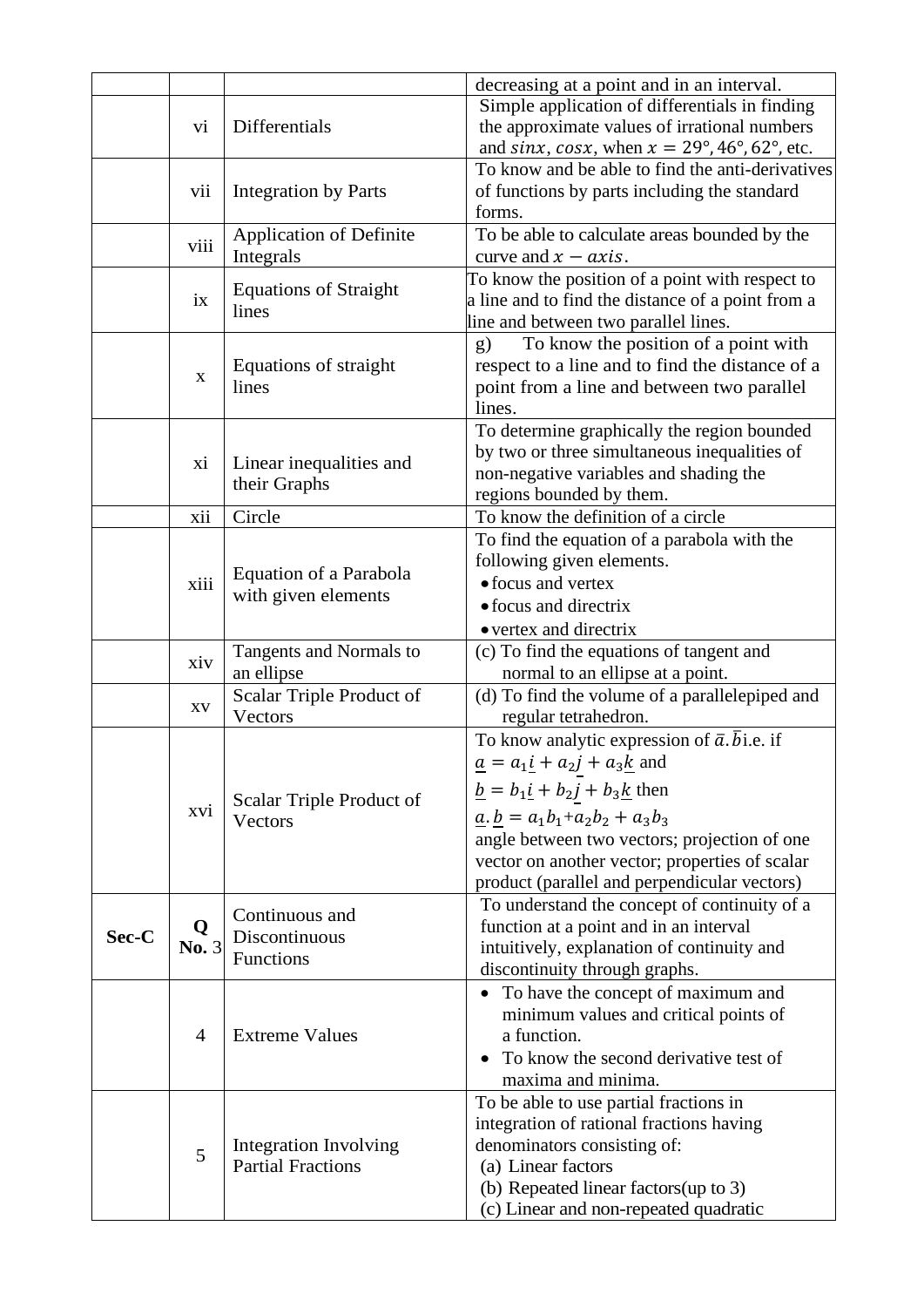|   |                                              | factors                                                                                                                                                                                                            |
|---|----------------------------------------------|--------------------------------------------------------------------------------------------------------------------------------------------------------------------------------------------------------------------|
| 6 | <b>Equations of Straight</b><br>lines        | (b) To find the slope of a line passing through<br>two points.<br>(f) To transform the linear equation $ax + by +$<br>$c = 0$ in standard form.<br>(h) To find the area of a triangle whose vertices<br>are given. |
|   | <b>Linear Programming</b>                    | To find the optimal solution of the linear<br>objective functions by graphical<br>methods.                                                                                                                         |
| 8 | Equation of Hyperbola<br>with given elements | To convert equation of a hyperbola to the<br>standard form by translation of axes and<br>to find the elements.                                                                                                     |